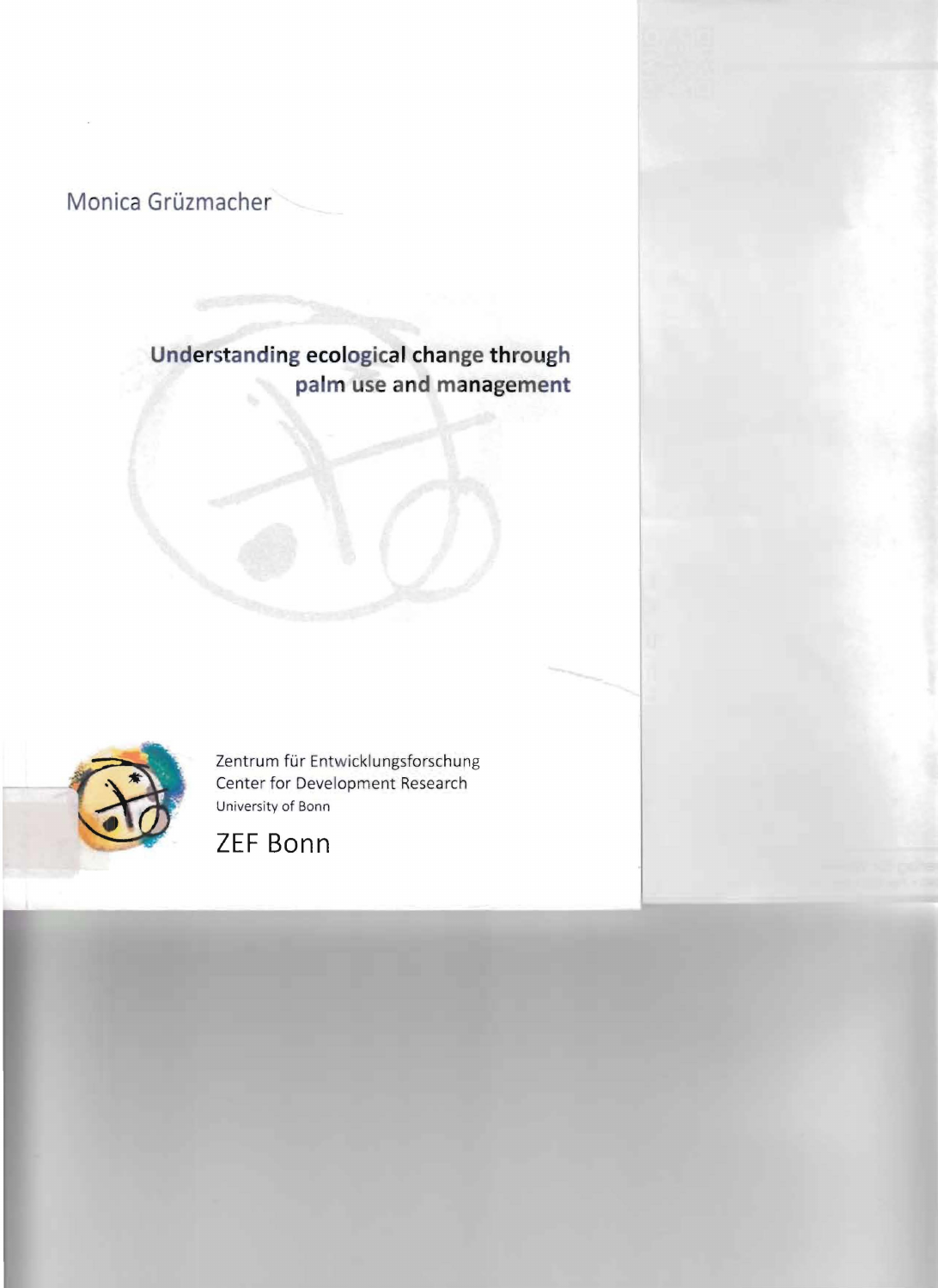### **ABSTRACT**

As people change their livelihood preferences, they change the way they relate to the natural resources around them. Anticipating and managing these changes, where possible, is a major challenge for sustainable land-use planning and natural resource management. This is most evident in the Amazon, a region of immense biological and cultural diversity but also a region of rapid change and transformation, quickly integrating through transportation infrastructure (roads, harbors, airports, etc.) with other South American regions and the rest of the world. This project analyzes social and ecologieal change taking place in indigenous settlements of the Amazon region, as they transform their subsistence economies to fit into a western model of living. It uses sodal ecological systems as a framework to identify and explore the linkages between changes in these two domains, and aims at understanding natural resource management from the perspective of the user and the utilized resource. This, we argue, requires an understanding of collective decision making (governance) of the variations in land and resource use in a community governed in a specific way, and of the response of forests to small-scale human intervention. The way dedsions are taken and the way a group of people structure their governance system will affect the ecological system in different ways. We observed fast transformation and diversifieation of formerly indigenous communities and fast-track integration into western systems of organization resulting in hybrid governance systems with different combinations of traditional and western ways of sodal organization and resource management. Palms are an ideal study group because their use and ecology is weil documented throughout the region and have more recently become an important source of income for many Amazonian populations. Changes in the management of three utilized palm species served as indicators of change in the social ecological system. We investigated palm abundance and management in the three land-use categories: cultivation areas, moderately disturbed forest, and low disturbance forest. Palms are not sown from seed or transplanted into cultivation areas rather they are passively cultivated (protected from fire, weeds, pests, falling branches, etc.). Although palm species are appreciated either for commercial or domestic purposes, seldom did we observe or document active cultivation taking place. In forested areas the most abundant of the three, *Socratea exorrhiza*, recognized as a generalist or oligarchic species, showed a positive response to moderate levels of human intervention. The second most abundant species, *Astrocaryum chambira*, is a near generalist, with more restrictions for its dispersion and establishment than S. *exorrhiza,* and therefore a less favorable response to moderate levels of intervention. Abundance of *Phytelephas macrocarpa* was the lowest; as a soil spedalist its distribution is uneven and its overall response to intervention most difficult to assess. Changes in palm management betrayed a general shift from a view of cultivation areas as the community's pantry to a view of cultivation areas as the sum of individually owned plots where only commercially valued species are harvested. The distinction between the three zones was blurred in the community with greater access to the west, there was a pressure towards privatization, to erase the traditional zoning regulations, since both palms and land are seen as a commodity. Indiscriminate extraction is taking place in forested areas and in cultivation areas pressure and conflicts are increasing and leading to formalization of property rights and new forms of representation, thus pushing integration further. Transportation infrastructure will continue its expansion, the pressure for oil and mineral extraction will increase in the Amazon and it will be necessary to accept and understand these paths of change in order to minimize the negative consequences that they might have for the social ecological system as a whole.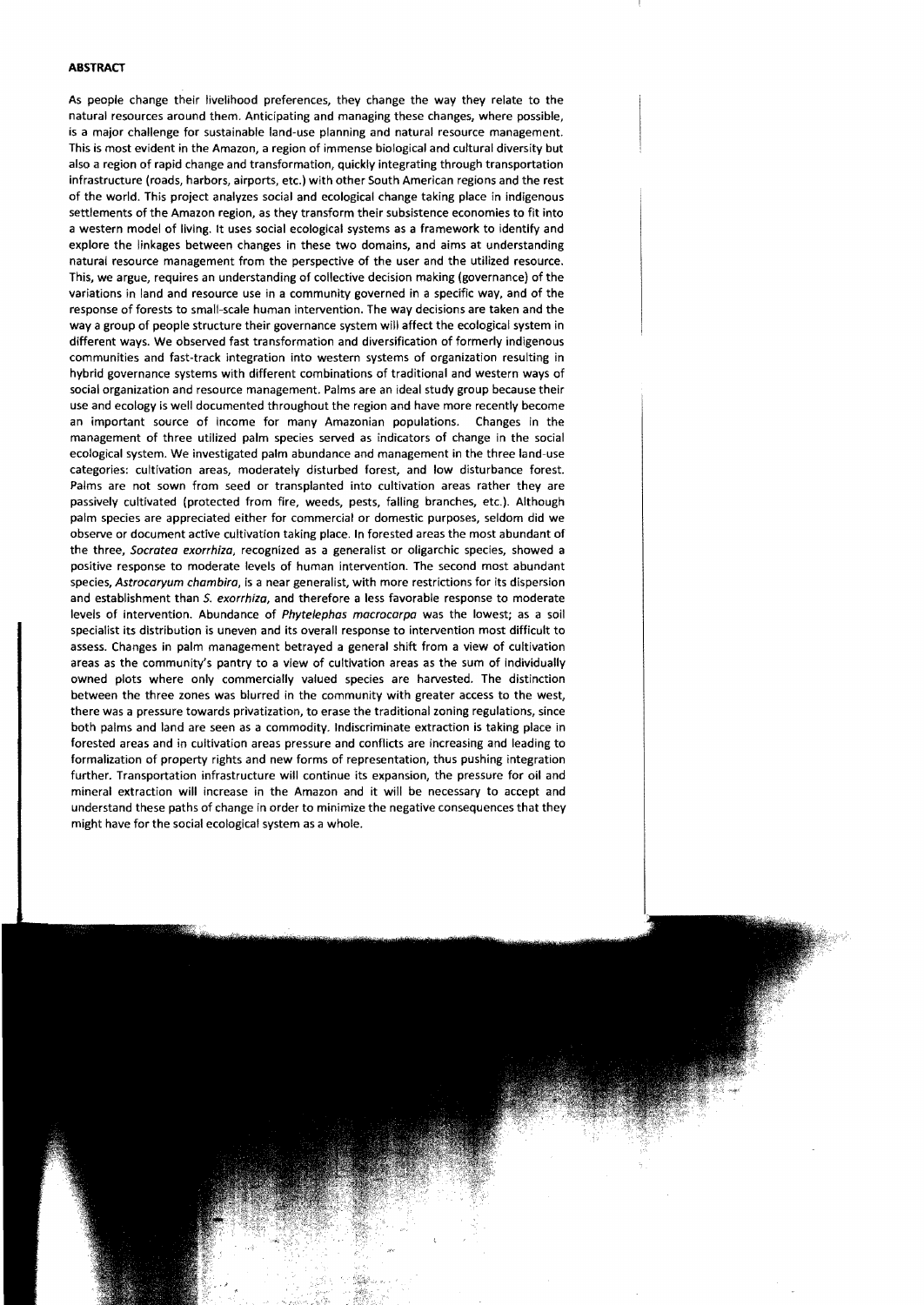## **Understanding** ecological **change through palm** use **and management ZUSAMMENFASSUNG**

Gesellschaftliche Lebensmuster ändern sich - dies hat Einfluss auf Tier- und Pflanzenpopulationen, die als natürliche Ressourcen angesehen werden. Die Vorwegnahme und Bewältigung der sich ändernden Lebensmuster gehört zu den größten Herausforderungen für eine nachhaltige Landnutzungsplanung und ein langfristig erfolgreiches Ressourcenmanagement. Exemplarisch hierfür ist die Amazonasregion - ein Gebiet von immenser biologischer und kultureller Diversität. Es ist ebenso eine Region, die sich extrem schnell verändert - vor allem durch die Anbindung zu anderen südamerikanischen Regionen und der restlichen Welt durch Transportinfrastruktur (Straßen, Häfen etc.). Dieses Projekt analysiert den sozialen und ökologischen Wandel in Siedlungen von Eingeborenen, der in der Amazonasregion stattfindet. Die Eingeborenen ändern ihre Subsistenzwirtschaft und traditionellen Regelungen in Richtung des westlichen Lebensstils. Das Projekt nutzt sozial-ökologische Systeme als Rahmen zur Identifizierung und Untersuchung der wechselseitigen Beziehung zwischen den Veränderungen innerhalb dieser zwei Domänen, um das Ressourcenmanagment sowohl aus der Perspektive des Nutzes als auch der genutzten Ressource zu beleuchten. Dies erfordert unserer Meinung nach ein Verständnis über ein System der kollektiven Entscheidungsfindung (Governance) der unterschiedlichen Land- und Ressourcennutzung innerhalb dieser speziellen Gesellschaftsform, genauso wie ein Verständnis über die Reaktion der dortigen Wälder auf kleinflächige menschliche Eingriffe. Die Art und Weise, wie Entscheidungen getroffen werden und das Verfahren, wie Menschen ihr Steuerungssystem organisieren, beeinflusst das ökologische System in unterschiedlicher Weise. Wir konnten eine rasche Transformation und Veränderung von einst indigenen Gemeinschaften und eine beschleunigte Einbindung in westliche Organisationsformen feststellen. Dies führte zu gemischten Steuerungssystemen mit traditionellen und westlichen Ausprägungen der gesellschaftliche Organisation und des Ressourcenmanagements. Palmen stellen eine ideale Untersuchungsgruppe dar, weil ihre Nutzung in der Region gut dokumentiert ist. In letzter Zeit sind sie zudem zu einer wichtigen Einkommensquelle vieler Amazonasbewohner geworden. Die Änderungen im Management dreier genutzter Palmenarten dienten als Indikator für die Änderung im sozial-ökologischen System. Die Häufigkeit der Palmen und deren Management wurden in drei Landnutzungskategorien untersucht: Anbaufläche, leicht gestörter Wald und gering gestörter Wald. Auch wenn Palmen entweder wegen kommerzieller oder heimischer Zwecke geschätzt wurden, konnten wir selten aktiven Anbau beobachten oder dokumentieren. D.h.sie wurden nicht gesät oder in die Anbaufläche verpflanzt sondern vielmehr passiv kultiviert (Schutz vor Feuer, Unkraut, Schädlingen, heruntergerfallenen Ästen etc.). In bewaldeten Gebieten hat die am häufigsten vorkommende der drei Arten, *Socratea exorrhiza,* positiv auf das mäßige Eingriffslevel reagiert, die als Generalist oder oligarchische Art bekannt ist. Die am zweithäufigste Art, *Astrocaryum chambira,* ist ebenfalls Generalist, hat aber mehr ökologische Einschränkungen in Bezug auf ihre Verbreitung und Etablierung als *S. exorrhiza.* Dadurch reagiert sie etwas empfindlicher auf mäßige Störungen. *Phytelephas macrocarpa,* die dritte Art, verzeichnet das geringste Vorkommen; als ein Bodenspezialist ist ihre Verbreitung ungleichmäßig und ihre allgemeine Reaktion auf Störung am schwierigsten zu beurteilen. Die Änderungen des Palmenmanagements wurde verzerrt durch eine generell verschobene Ansicht, Anbauflächen als die Summe individuell genutzter Parzellen zu sehen, wo alleinig kommerziell genutzte Arten angebaut werden, statt diese als "gemeinschaftlich genutzte

ì ÷.

 $\frac{1}{4}$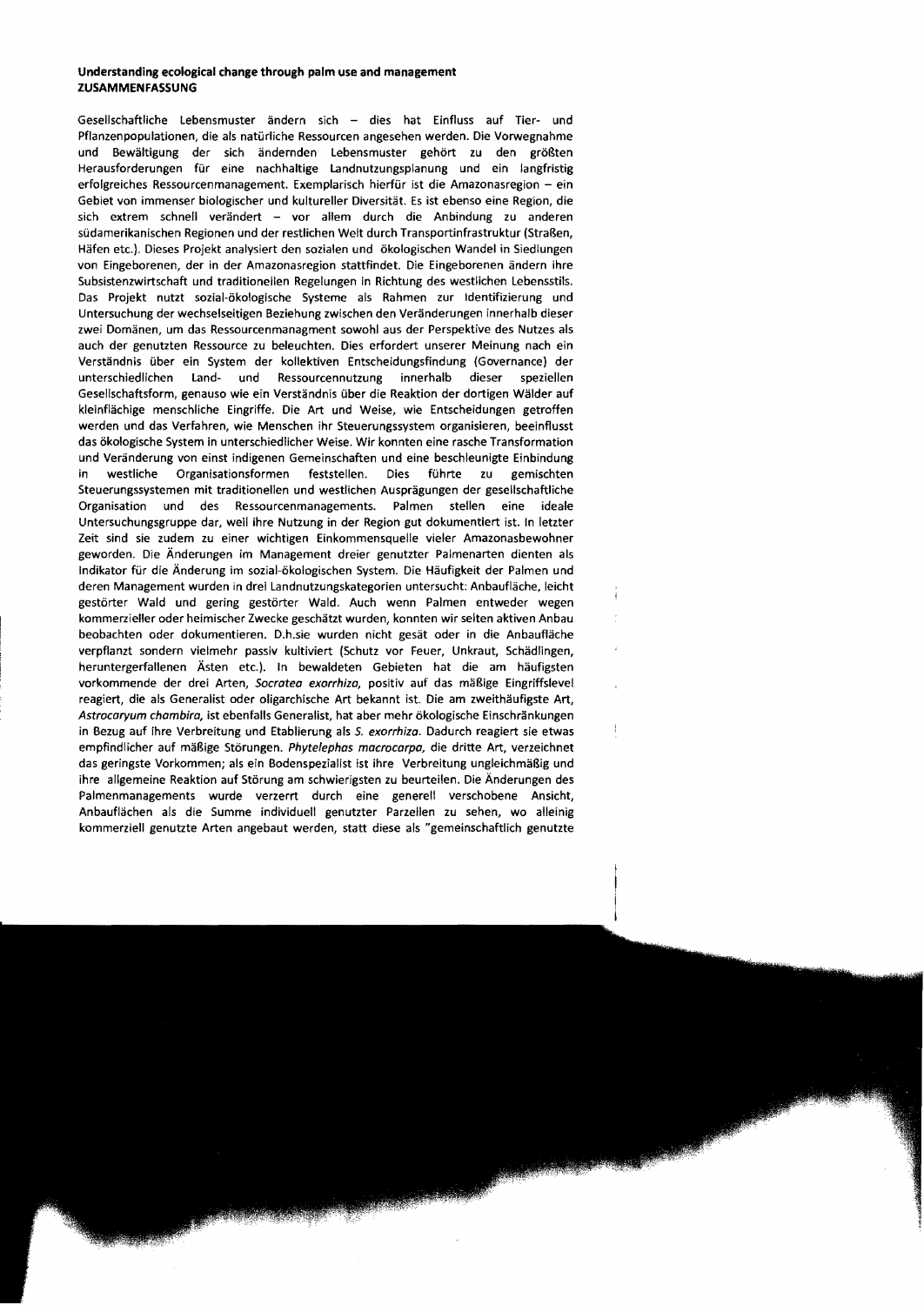Speisekammer" anzuerkennen. Die Unterteilung der drei Kategorien war in der westlich orientierten Gemeinschaft verschwommen: der Druck in Richtung Privatisierung ist ebenso ein Druck auf die Abschaffung der traditionellen Zonierungsregelungen, da beides, Palmen und land, als Ware gesehen werden. Willkürliche Entnahme findet in den Waldgebieten statt. In Anbaugebieten steigt der Druck und die Konflikte, was zur Formalisierung von Eigentumsrechten und neuen Repräsentationsformen führt und somit die Integration in westliche Systeme vorantreibt. Die Verkehrsinfrastruktur wird sich weiter ausbreiten und der Druck auf den Amazonas durch ÖI- und Mineralgewinnung zunehmen. Es wird notwendig sein, die damit einhergehenden Veränderungen zu akzeptieren und zu verstehen, um die möglichen negativen Auswirkungen auf sozio-ökologische Systeme als Ganzes zu minimieren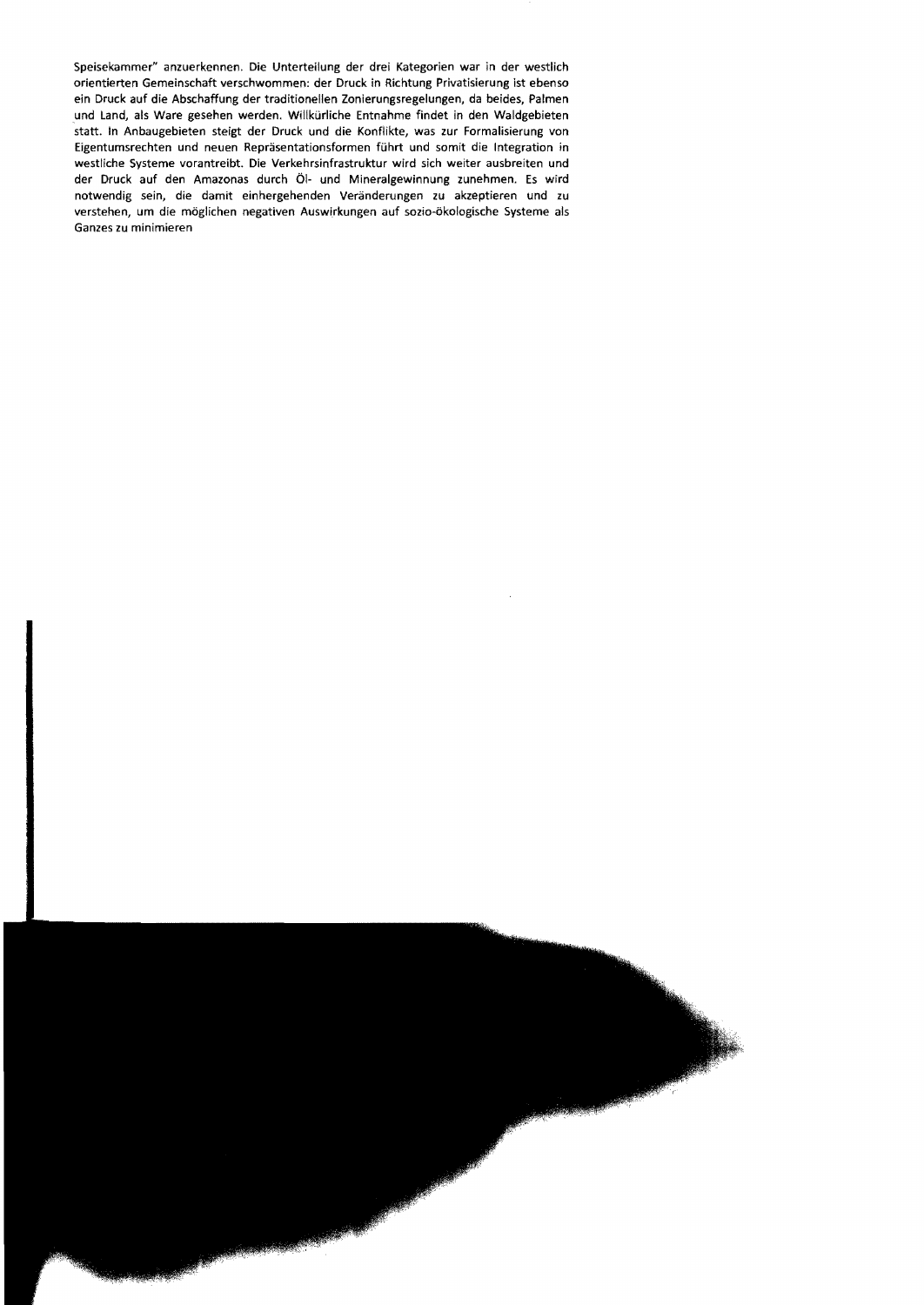#### **EXECUTIVE SUMMARY**

Changes in livelihood strategies have an impact on populations of species considered a natural resource. Anticipating and managing these changes, where possible, is a major challenge for sustainable land-use planning and natural resource management. As people change their livelihood preferences, they change the way they relate to the natural resources around them. The definition, use and value of natural resources will change together with changing livelihoods. This is most evident in forest communities like those in the Amazon, a region of immense biological and cultural diversity with a prominent role in stabilizing the global climate and an immeasurable number of potentially useful species. It is also a region of rapid change and transformation, quickly integrating through transportation infrastructure (roads, harbors, airports, etc.) with other South American regions and the rest of the world. Countries in South America are committed to ambitious plans for economic development, relying to a high degree on resource extraction, thus creating an increasing need for effective management of natural resources. In this context, high priority is given to oil and mineral exploitation and regional infrastructure development plans.

This project analyzes social and ecological change taking place in indigenous settlements of the Amazon region, as they transform their subsistence economies and traditional politics to fit into a more western model of living. It uses social ecological systems as a framework to identify and explore the linkages between changes in these two domains, and aims at understanding natural resource management from the perspective of the user and the utilized resource. This, we argue, requires an understanding of collective decision making (governance) of the variations in land and resource use in a community governed in a specific way, and of the response of forests to small-scale human intervention. Similar work, initiated from different disciplines, has evidenced the challenge and the need of seeing ourselves as "part and parcel of nature" and of "harnessing complexity instead of trying to eliminate it".

The study of natural resource governance can be understood as the study of linkages between sodal and ecological systems. Thus, by evidencing changes in governance it is possible to observe changes in the social ecological system as a whole. The way decisions are taken and the way a group of people structure their governance system will affect the ecological system in different ways. We reconstructed the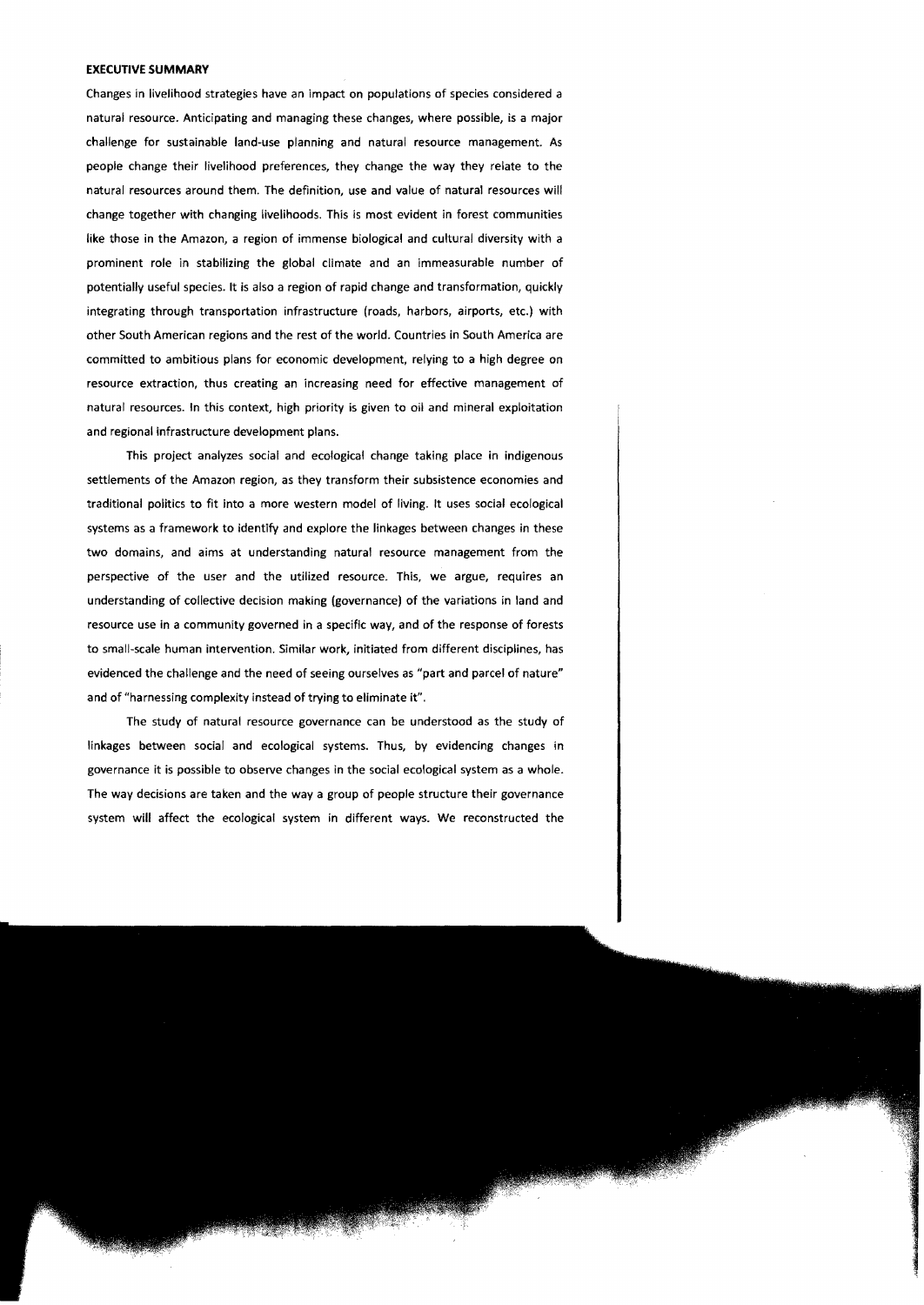evolution of governance in two settlements. Analyzing and comparing the governance paths of the two communities against the background of a third, more traditional and more isolated settlement in the area it was possible to gain a better understanding of the ongoing transformations on collective decision making in these communities. We observed fast transformation and diversification of formerly indigenous communities and fast-track integration into western systems of organization resulting in hybrid governance systems with different combinations of traditional and western ways of social organization and resource management.

Palms are an ideal study group because their use and ecology is weil documented throughout the region. Most importantly, they have an extended history of use and a great number of uses, and have more recently become an important source of income for many Amazonian populations. Changes in the management of three utilized palm species served as indicators of change in the social ecological system, i.e., Astrocaryum chambiro, Socratea exorrhiza and Phytelephas macracarpa. These palm species, as many others, are intricately woven in the lives of indigenous people in the Amazon. Astrocaryum chambira is an important source of fiber from which a different variety of handicraft products are made and sold in local and sometimes national markets. Socratea exorrhiza is used as a source of timber from which construction material like thatch, walls and floors are made; more recently it has also entered the handicraft market. Phytelephas macrocarpa is used in the region almost exclusively for thatching material, although in other parts of the Amazon its seeds are carved into buttons and small figurines.

The use and management of these three palm species was documented in two indigenous communities of the Ticuna ethnic group. The largest community lies on the Amazon River, is the easiest of the two to access and has established a reputation as handicraft market in the area. The second community is smaller and more difficult to access, and its people rely mostly on agriculture for a living but also hunt and fish as part of their subsistence needs. Through household interviews and participant observation during visits to the two communities, information on the use and management of palms in the areas surrounding the communities was collected.

We distinguished three land-use categories: cultivation areas, moderately disturbed forest, and low disturbance forest. We investigated palm abundance and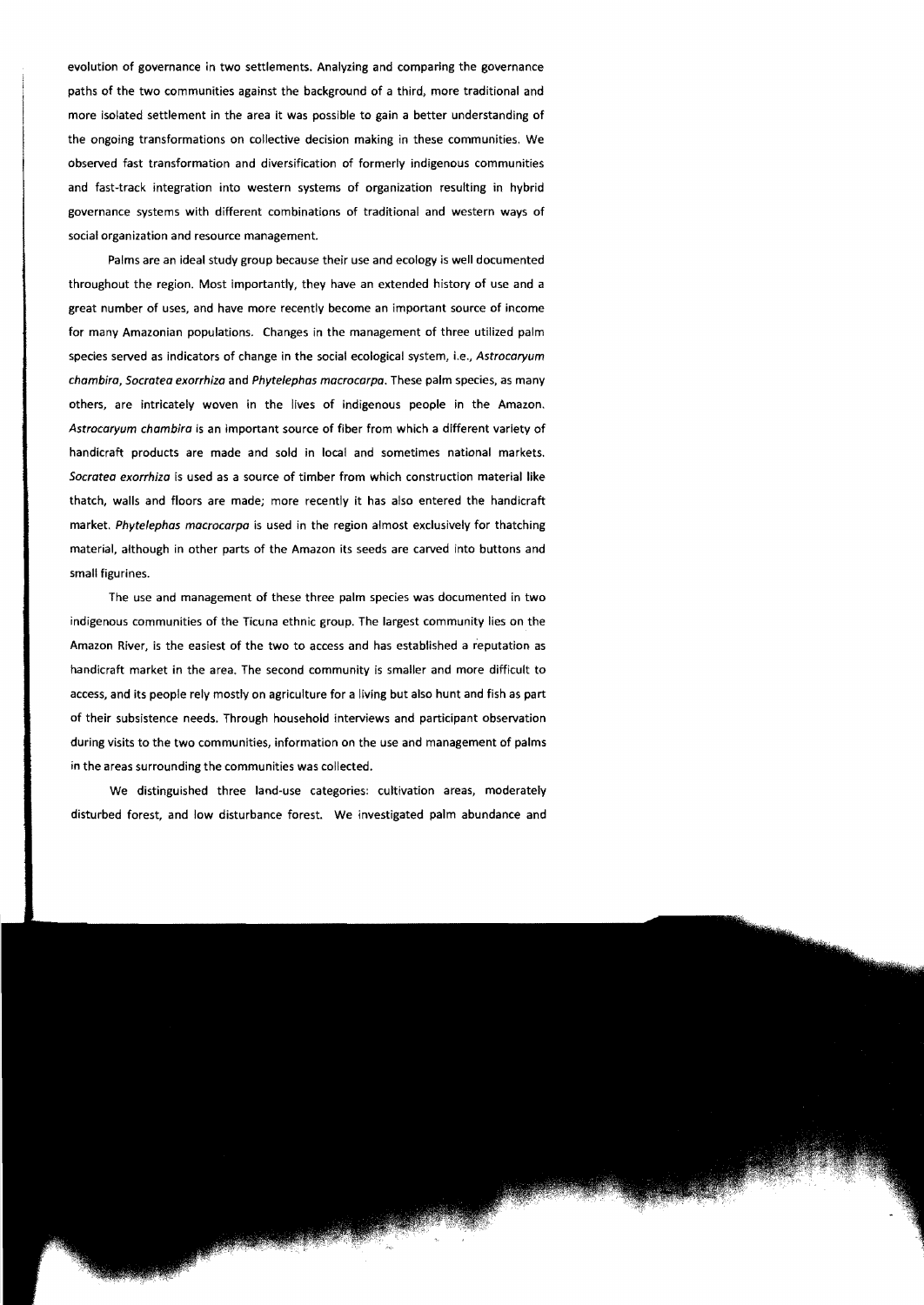management in the three zones. Cultivation areas are in the immediate surroundings of the human settlements, have the lowest soil humidity and vegetation cover and are considered to be a female domain by the Ticuna. Moderately disturbed areas, ca. 2 km from the core settlements, have a higher soil humidity and vegetation cover and are places where most of the timber and non-timber forest products are extracted. low disturbance forest areas have the highest humidity and vegetation cover and are known to a few elders and experienced hunters in the community. In the cultivation areas, the differences and changes in economic activities are most evident, and the linkages between governance change and management change can be closely observed. This is where social and ecological systems are closely tied and thus where effects in the two directions are triggered.

Comparing the abundance of palm individuals in both low and moderately disturbed areas around each settlement allowed a general overview of the condition of the three palm species populations. Disturbance here is defined here as human intervention. In addition to this general assessment, abundances of large individuals and harvesting practices in cultivated areas allowed a more comprehensive understanding of palm management in these settlements. It was possible to distinguish three broad management actions in this land-use category: *active cultivation, passive cultivation and tolerance.* None of the three palm spedes, and probably no other palms, are actively cultivated, i.e., they are not sown from seed or transplanted into cultivation areas. Palms are passively cultivated (protected from fire, weeds, pests, falling branches, etc.) in the case of A. *chambira* for its commercial appreeiation and *P. macrocarpa* for its domestie importance. *Socratea exorrhiza* is mostly tolerated, although some people might eultivate it passively from time to time. Although palm speeies are appreciated either for commercial or domestie purposes, seldom did we observe or document active cultivation taking place.

Each of the palm species studied belonged to different ecological categories conditioning their response to moderate levels of intervention. The most abundant of the three, *S. exorrhiza,* has been recognized as a generalist or oligarchie species, and has shown a positive response to moderate levels of human intervention. The second most abundant species, A. *chambira,* is a near generalist, known from other studies as having more ecological restrictions for its dispersion and establishment than *S. exorrhiza,* and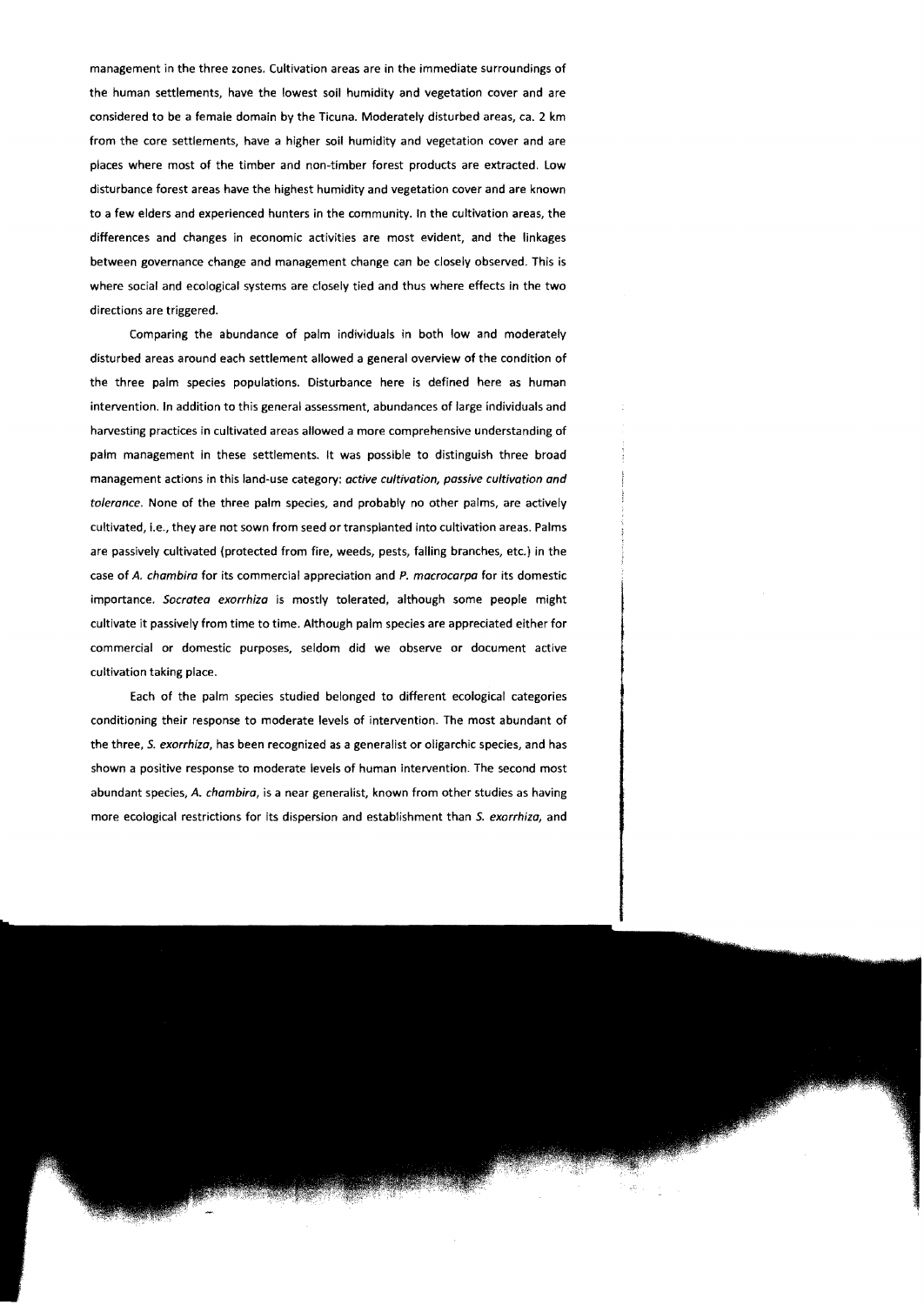therefore had a less favorable response to moderate levels of intervention. Abundance of P. macrocarpa, the third species, was the lowest; as a soil specialist its distribution is uneven and therefore its overall response to intervention most difficult to assess.

Changes in palm management betrayed a general shift from a view of cultivation areas as the community's pantry to a view of cultivation areas as the sum of individually owned plots where only commercially valued species are harvested. The distinction between the three zones was blurred in the same process: a pressure towards privatization is also apressure to erase the traditional zoning regulations, since both palms and land are seen as a commodity. Indiscriminate extraction is taking place in areas of moderate as weil as low disturbance. In cultivation areas pressure and conflicts are increasing and leading to formalization of property rights and new forms of representation, thus pushing integration further.

Viewing changes taking place in both social and ecological systems will improve the way conservation, sodal development and economic planning is taking place at local and regional levels.

Transportation infrastructure will continue its expansion, and the pressure for oil and mineral extraction will increase in the Amazon. Human communities in the region will continue to pursue stable sources of monetary income and thus their integration into western forms of social organization. Whatever direction the development takes, it **will** be necessary to accept and understand these paths of change. Policies need to be drawn to prepare for these changes and to minimize the negative consequences that they might have for the social ecological system as a whole.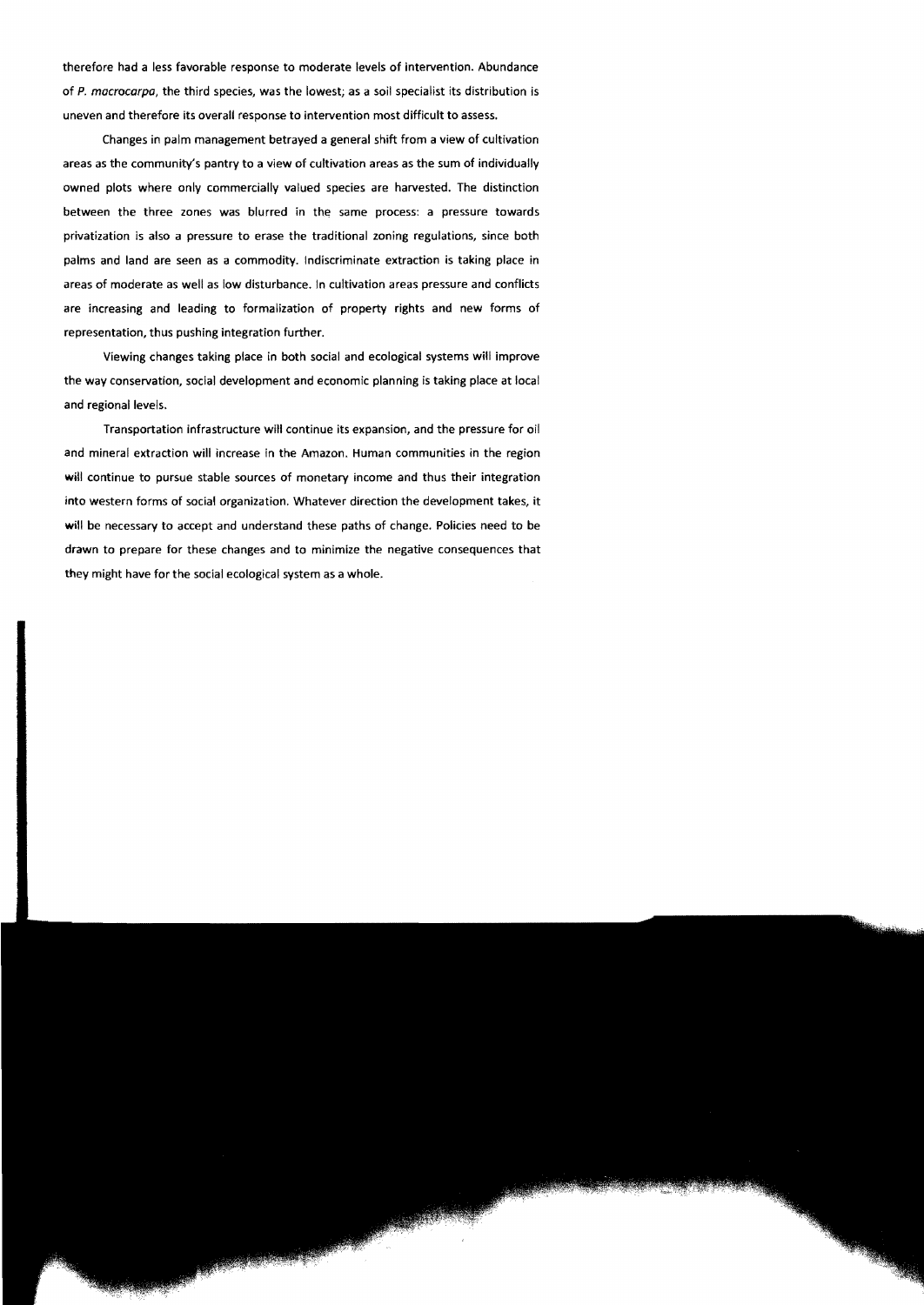#### **Understanding ecological change through palm use and management**

#### **OBERBlICK**

Gesellschaftliche lebensmuster ändern sich - dies hat Einfluss auf Tier-und Pflanzenpopulationen, die als natürliche Ressourcen angesehen werden. Die Vorwegnahme und Bewältigung der sich ändernden lebensmuster gehört zu den größten Herausforderungen für eine nachhaltige landnutzungsplanung und ein langfristig erfolgreiches Ressourcenmanagement. Änderungen der menschlichen Muster und Verhaltensweisen beeinflussen das Verhältnis zu den natürlichen Ressourcen, die sie umgeben. Die Bedeutung, Nutzung und der Wert der natürlichen Ressourcen wandeln sich. Exemplarisch hierfür sind Waldgemeinschaften wie z.B. in der Amazonasregion - ein Gebiet von immenser biologischer und kultureller Diversität, dem eine bedeutsame Rolle in der Stabilisierung des globalen Klimas zukommt und welches eine unermessliche Zahl an potenziell nutzbaren Arten vorzuweisen hat. Es ist ebenso eine Region, die sich - vor allem durch Transportinfrastruktur (Straßen, Häfen, Flughäfen etc.) mit anderen südamerikanischen Regionen und der restlichen Welt - extrem schnell verändert und transformiert. Südamerikanische länder verfolgen ehrgeizige Pläne in Bezug auf ihre ökonomische Entwicklung, die meist zu einem hohen Grad auf Ressourcenabbau beruhen und dadurch einen wachsenden Bedarf an ein effektives natürliches Ressourcenmanagement stellen. Dies betrifft vor allem den ÖI- und Rohstoffabbau wie auch die regionale Infrastrukturentwicklung.

Dieses Projekt analysiert den sozialen und ökologischen Wandel in Siedlungen von Eingeborenen, der in der Amazonasregion stattfindet. Die Ureinwohner ändern ihre Subsistenzwirtschaft und traditionellen Regelungen in Richtung des westlichen lebensstils. Das Projekt nutzt sozial-ökologische Systeme als Rahmen zur Identifizierung und Untersuchung der wechselseitigen Beziehung zwischen den Veränderungen innerhalb dieser zwei Domänen, um das Ressourcenmanagment sowohl aus der Perspektive des Nutzes als auch der genutzten Ressource zu beleuchten. Dies erfordert unserer Meinung nach ein Verständnis über ein System der kollektiven Entscheidungsfindung (Governance) der unterschiedlichen land- und Ressourcennutzung innerhalb dieser speziellen Gesellschaftsform, genauso wie ein Verständnis über die Reaktion der dortigen Wälder auf kleinflächige menschliche Eingriffe. Ähnliche Arbeiten aus unterschiedlichen Disziplinen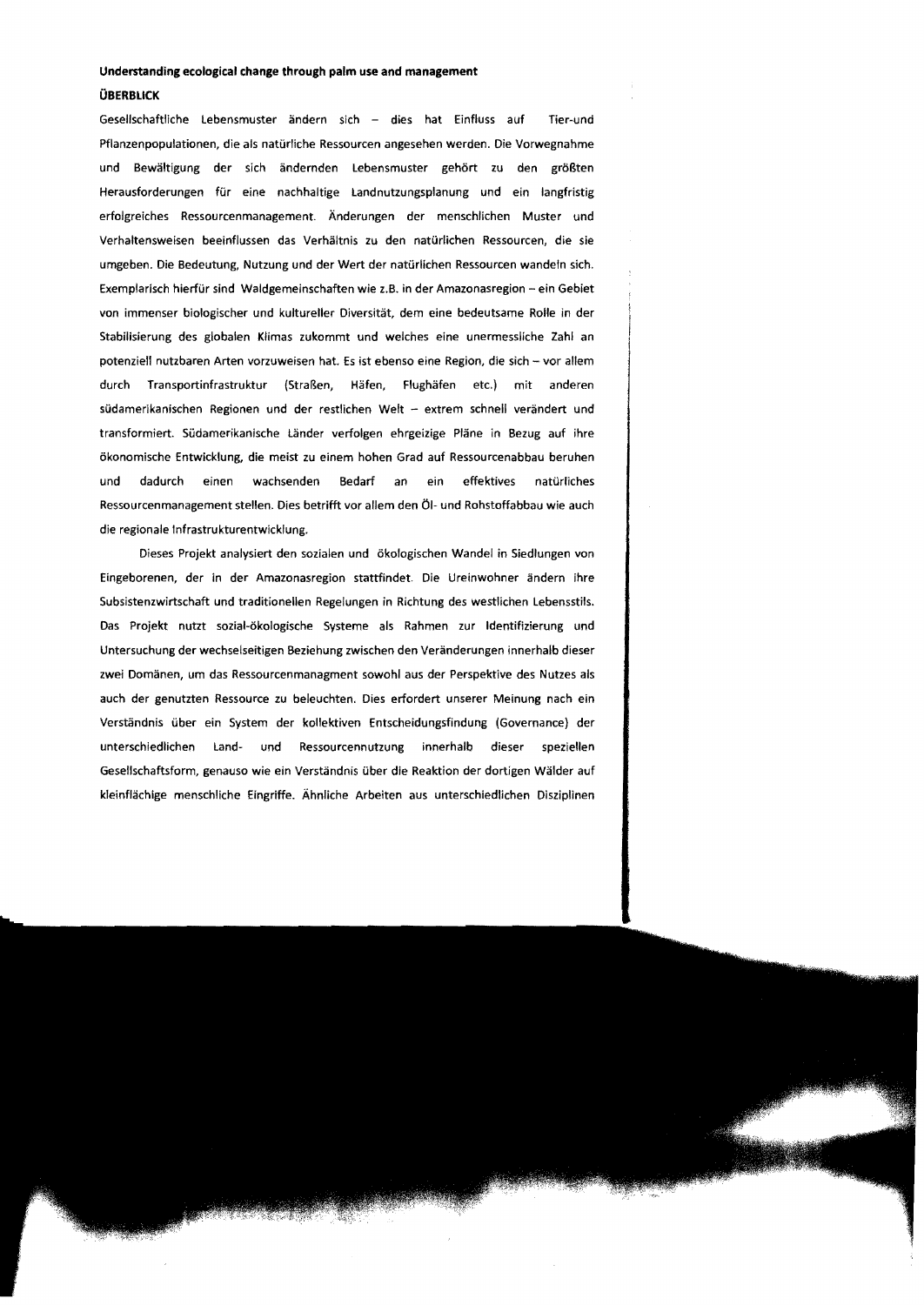belegen die Herausforderung und Notwendigkeit uns selbst als "Teil und Parzelle der Natur" zu sehen und "Komplexität zu nutzen statt zu beseitigen".

Die Untersuchung einer erfolgreichen Steuerung des Ressourcenmanegements ist im Prinzip eine Untersuchung der Verknüpfungen zwischen sozialen und ökologischen Systemen. Änderungen in dieser Steuerung bedeuten Veränderungen im ganzen sozialökologischen System. Die Art und Weise, wie Entscheidungen getroffen werden und das Verfahren, wie Menschen ihr Steuerungssystem organisieren, beeinflusst das ökologische System in unterschiedlicher Weise. Hierzu haben wir die Entwicklung des Steuerungssystems zweier Siedlungen rekonstruiert. Indem die Steuerungswege der zwei Siedlungen mit einer dritten, isolierteren und traditionelleren, Siedlung in der Region analysiert und verglichen wurden, war es möglich, ein besseres Verständnis für die laufenden Veränderungen kollektiver Entscheidungsfindung in diesen Siedlungen zu erlangen. Wir konnten eine rasche Transformation und Veränderung von einst indigenen Gemeinschaften und eine beschleunigte Einbindung in westliche Organisationsformen feststellen. Dies führte zu gemischten Steuerungssystemen mit einer Mischung aus traditionellen und westlichen Ausprägungen der gesellschaftliche Organisation und des Ressourcenmanagements.

Palmen stellen eine ideale Untersuchungsgruppe dar, weil ihre Nutzung in der Region gut dokumentiert ist. Weiterhin besitzen sie eine lange Nutzungshistorie und eine Vielzahl an Nutzungsarten. In letzter Zeit sind sie zudem zu einer wichtigen Einkommensquelle vieler Amazonasbewohner geworden. Die Änderungen im Management dreier genutzter Palmenarten, *Astrocaryum chambira, Socratea exorrhiza* and *Phytelephas mocrocarpa,* dienten als Indikator für die Änderung im sozial-ökologischen System. Wie viele andere Palmenarten sind diese auf komplexe Weise in das Leben der indigenen Menschen des Amazonas eingebunden. *Astrocaryum chambira* ist eine wichtige Quelle für Fasern, aus denen verschiedenes Kunsthandwerk hergestellt und auf lokalen und z.T. nationalen Märkten verkauft wird. *Socratea exorrhiza* wird als Holzquelle genutzt, aus der Baumaterial wie Strohdächer, Wände und Fußböden hergestellt wird; seit kurzem ist es auch im Bereich lIeS Kunsthandwerks zu finden. *Phytelephas macrocarpa* wird in der Region fast ausschließlich als Material für Strohdächer verwendet, auch wenn in anderen Amazonasregionen die Samen zu Knöpfen und kleine Figuren verarbeitet werden.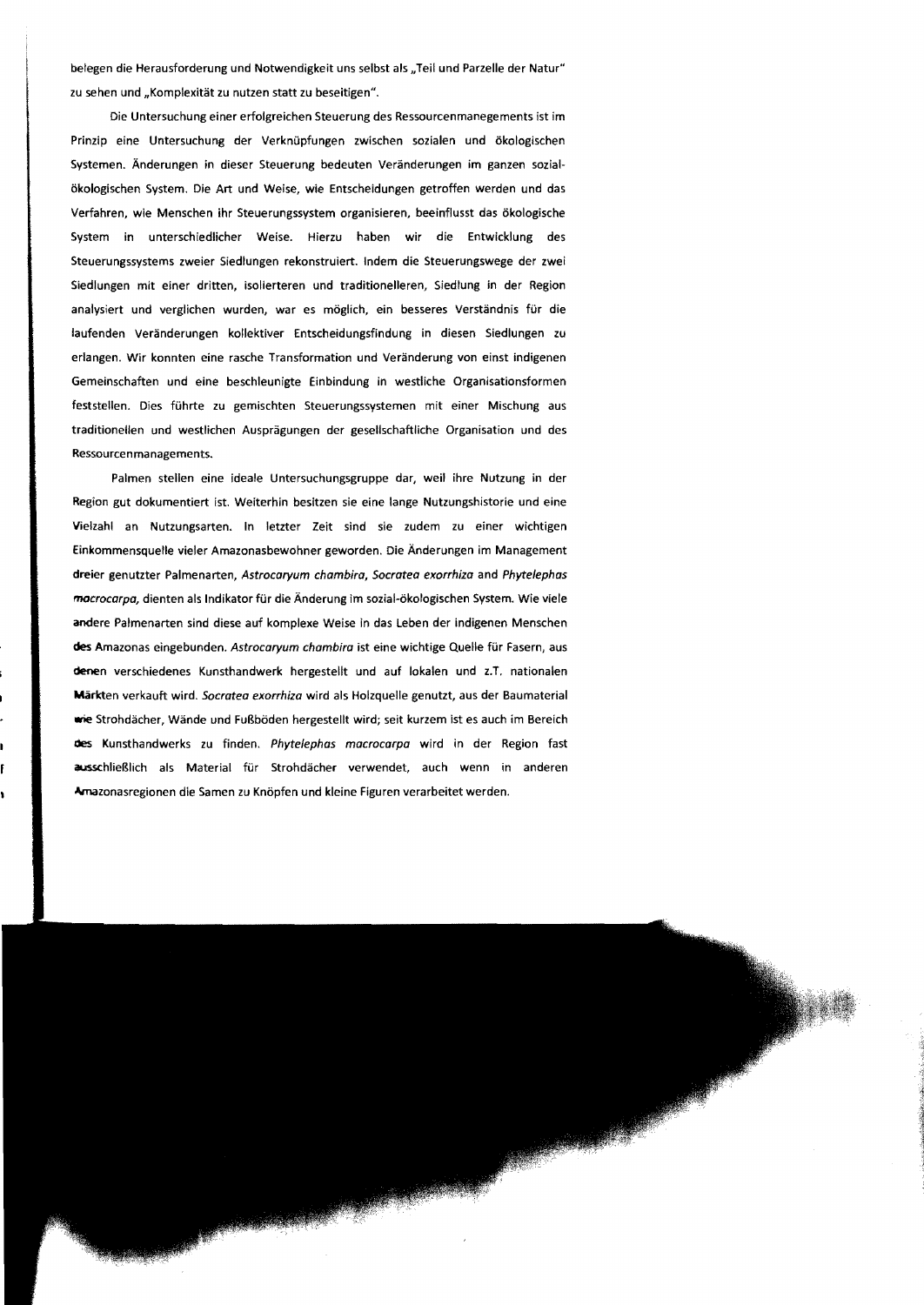Die Nutzung und das Management dieser drei Palmenarten wurde in zwei der indigenen Gemeinschaften dokumentiert, die ethnisch der Ticuna-Gruppe angehören. Eine Gemeinschaft, die direkt am Amazonas liegt, einfach zu erreichen ist und Anerkennung als Kunsthandwerksmarkt in der Region erlangte. Die zweite Gemeinschaft ist kleiner und schwieriger zu erreichen. Deren Bewohner sind größtenteils auf landwirtschaft als lebensgrundlage angewiesen, aber auch Jagd und Fischerei sind Teil ihrer Subsistenzwirtschaft. Während des Aufenthalts in den zwei Gemeinschaften konnten durch Haushaltsbefragungen und Beobachtung der Verhaltensweisen Informationen zur Nutzung und des Managements der Palmen in der Umgebung der Siedlungen gesammelt werden.

Es wurden drei landnutzungskategorien definiert: Anbaufläche, leicht gestörter Wald und gering gestörter Wald. In diesen drei Kategorien wurden die Häufigkeit der Palmen und deren Management untersucht. Die Anbauflächen befinden sich in den direkten Umgebung der Siedlungen und weisen die niedrigste Bodenfeuchtigkeit und Bodenbedeckung auf. Der Anbau wird von den Ticuna als weibliche Domäne gesehen. Die mäßig gestörten Gebiete sind ca. 2 km von den Kernsiedlungen entfernt, haben eine höhere Bodenfeuchtigkeit und Bodenbedeckung, und sind die Orte, wo die meisten Holzprodukte und andere forstwirtschaftlichen Erzeugnisse entnommen werden. Gering gestörte Waldgebiete haben die höchste Bodenfeuchtigkeit und Bodenbedeckung und sind nur ein paar älteren Menschen und erfahrenen Jägern in der Gemeinschaft bekannt. In den Anbauflächen machen sich die veränderten ökonomischen Aktivitäten am meisten bemerkbar. Hier werden die Zusammenhänge zwischen dem sozialen und ökologischen System besonders deutlich. Beide Systeme sind hier eng miteinander verknüpft, daher haben Veränderungen starke Auswirkungen in beide Richtungen.

Indem die Anzahl der Palmenindividuen sowohl in gering gestörten als auch mäßig gestörten Waldgebieten nahe der Siedlungen verglichen wurde, konnte ein genereller Überblick über den Zustand der drei Palmartenpopulationen geschaffen werden. Störung ist hier als menschlicher Eingriff definiert. Zusätzlich zu dieser generellen Beurteilung wurde durch die Untersuchung des Vorkommen größerer Individuen und Erntemethoden in Anbauflächen ein umfassenderes Verständnis vom Palmenmanagement in diesen Siedlungen erworben. Drei größere Bewirtschaftungsmaßnahmen konnten in dieser Kategorie definiert werden: aktiver Anbau, passiver Anbau, und Duldung. Keine der drei untersuchten Palmenarten, und wahrscheinlich auch keine anderen Palmenarten, sind aktiv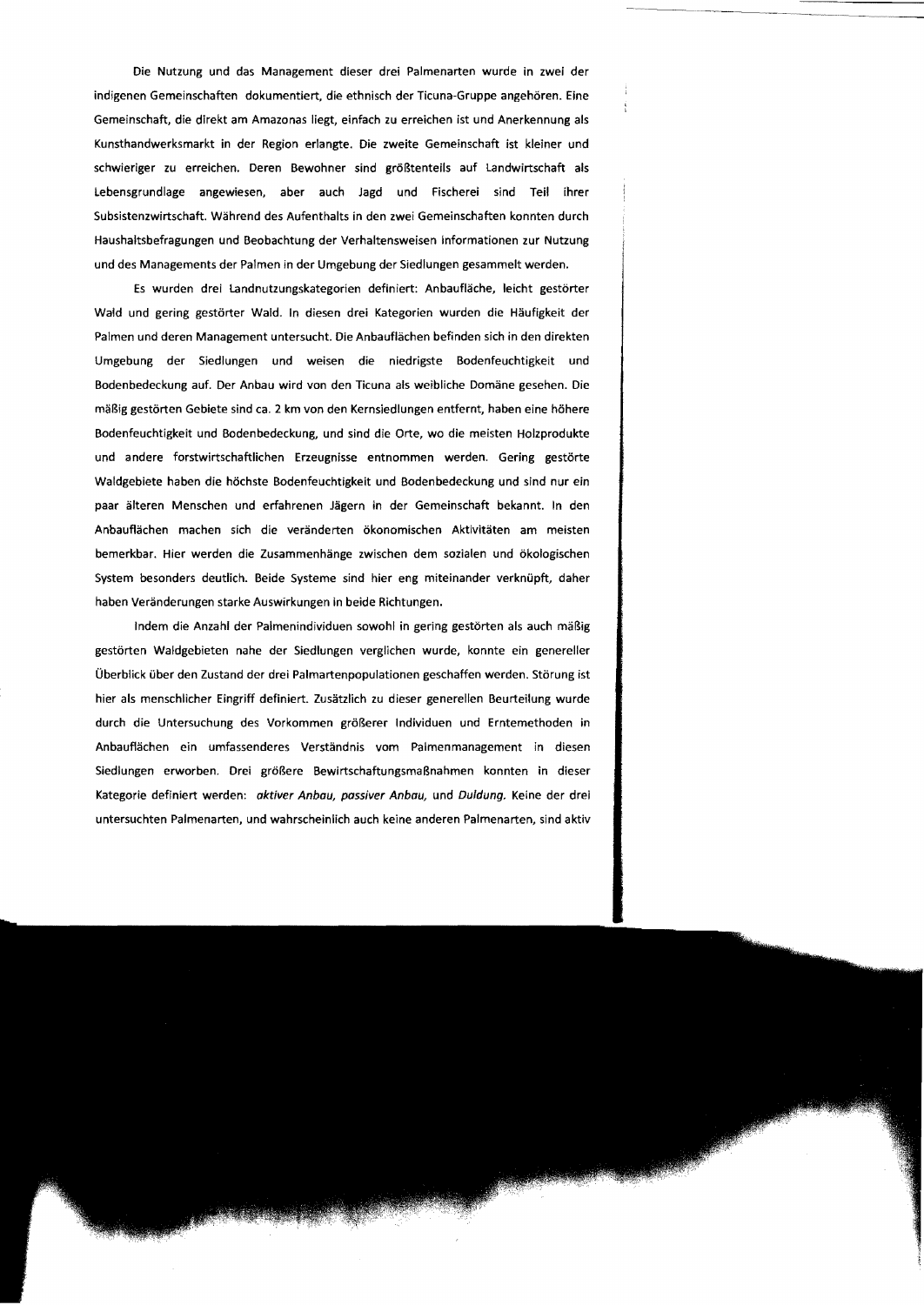kultiviert worden, d.h.sie wurden nicht gesät oder in die Anbaufläche verpflanzt. Die Palmen wurden passiv kultiviert (Schutz vor Feuer, Unkraut, Schädlingen, heruntergerfallenen Ästen usw.) - im Falle von A. Chambira wegen ihres ökonomischen Wertes und P. Macrocarpa wegen ihrer Wichtigkeit in der heimischen Nutzung. Socratea exorrhiza wurde meistens nur toleriert, auch wenn einige Menschen sie passiv von Zeit zu Zeit kultiviert haben. Auch wenn Palmen entweder wegen kommerzieller oder heimischer Zwecke geschätzt wurden, konnten wir selten aktiven Anbau beobachten oder dokumentieren.

Jede der untersuchten Palmenarten lässt sich unterschiedlichen ökologischen Kategorien zuordnen, wodurch ihre Reaktion auf mäßige Eingriffe bestimmt wird. Die am häufigsten vorkommende der drei Arten, S. exorrhiza, wurde als Generalist oder oligarchische Art eingestuft und hat positiv auf das mäßige Eingriffslevel reagiert. Die am zweithäufigste Art, A. chambira, ist ebenfalls Generalist, ist jedoch durch andere Studien bekannt dafür, mehr ökologische Einschränkungen in Bezug auf ihre Verbreitung und Etablierung zu haben. Dadurch reagiert sie etwas empfindlicher auf mäßige Störungen. P. mocrocarpa, die dritte Art, verzeichnet als ein Bodenspezialist das geringste Vorkommen. Durch ihre ungleichmäßige Verbreitung ist die allgemeine Reaktion auf Störung am schwierigsten zu beurteilen.

Die Bestimmung der Veränderungen des Palmenmanagements wurde verzerrt durch einen generell verschobenen Blickwinkel auf Anbauflächen als die Summe individuell genutzter Parzellen, wo alleinig kommerziell genutzte Arten geerntet werden, statt diese als "gemeinschaftlich genutzte Speisekammer" zu sehen. Die Unterscheidung der drei Zonen war ebenso verschwommen: der Druck in Richtung Privatisierung ist ebenso ein Druck auf die Abschaffung der traditionellen Zonierungsregelungen, da beides, Palmen und land, als Ware gesehen werden. Willkürliche Entnahme findet in mäßig als auch gering gestörten Gebieten statt. In Anbaugebieten steigt der Druck und die Konflikte, was zur Formalisierung von Eigentumsrechten und neuen Repräsentationsformen führt und somit die Integration in .-estliche Systeme vorantreibt.

Die Beobachtung der Veränderungen sowohl in sozialen als auch ökologischen Systemen wird die Weise, wie Schutz, soziale Entwicklung und ökonomische Planung auf ...DIka1- und Regionalebene stattfinden, verbessern. Die Verkehrsinfrastruktur wird sich -'ter ausbreiten und der Druck auf den Amazonas durch ÖI- und Mineralgewinnung ~nehmen. Gemeinschaften in der Region werden weiterhin ein sicheres finanzielles